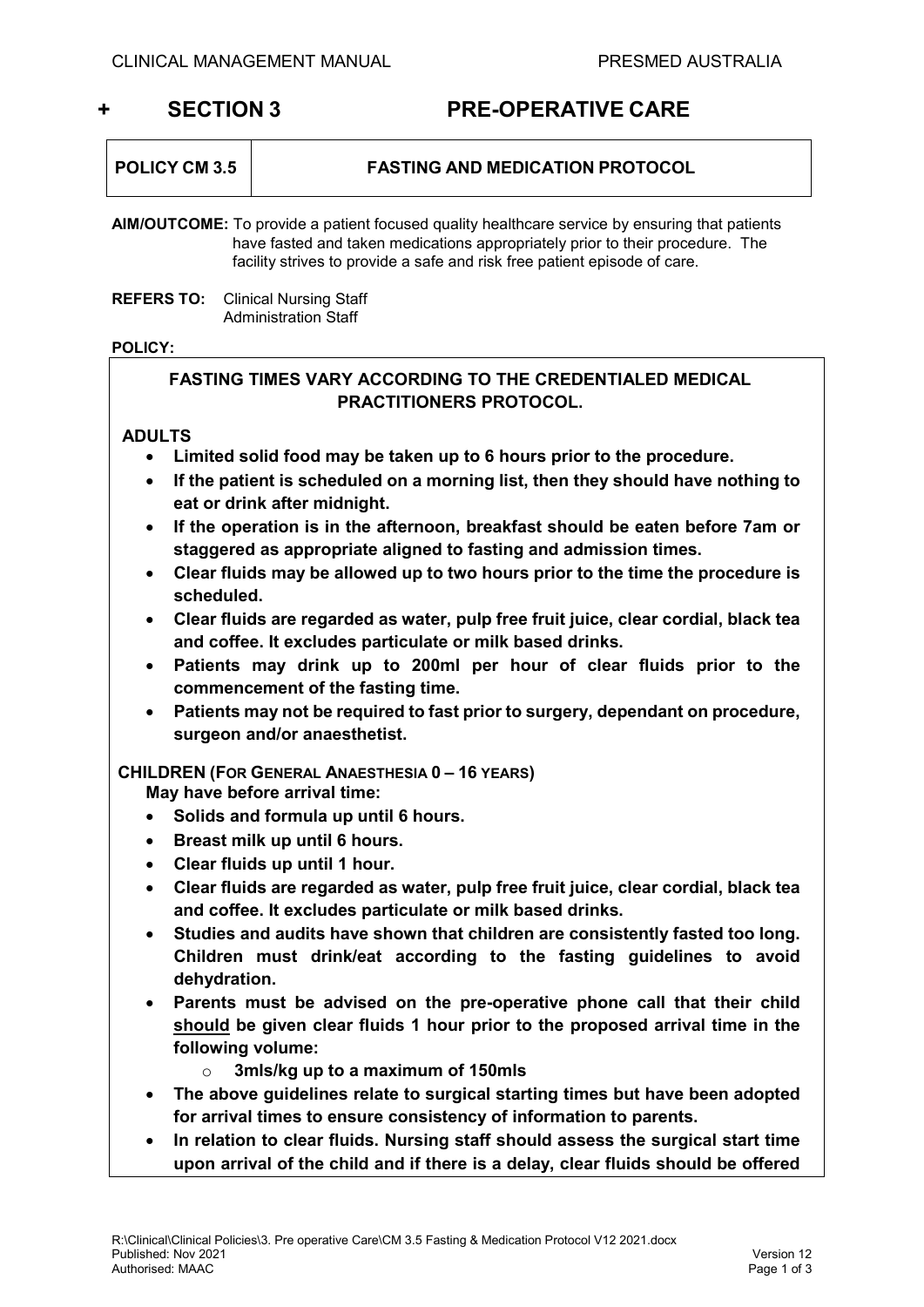**up until 1 hour prior to the procedure in the above volume, after checking with the appropriate anaesthetist.** 

### **MEDICATIONS**

- **Regular medications are to be taken in the morning before the procedure with a sip of water**
- **Diabetics**
	- o **Undergoing a morning procedure should have a late supper and omit insulin or diabetic tablets on the day of the procedure, or follow specific instructions from their GP or endocrinologist dependant on type of medication prescribed.**
	- o **Undergoing an afternoon procedure should take half their normal dose of insulin in the morning or omit diabetic tablets and have an early breakfast, then follow the above fasting instructions, or specific instructions from their GP or endocrinologist dependant on type of medication prescribed.**
- **Patients should bring their insulin and medication with them to the facility**
- **Diuretics are not taken on morning of procedure**
- **If taking Diamox tablets, follow ophthalmic surgeon's instructions**
- **If using preoperative Eye drops, follow ophthalmic surgeon's instructions**
- **ENT patients may be asked to take Panadol prior to admission.**

#### **REFERENCES:**

- 1. NSW Private Health Facilities Regulation 2017
- 2. ANZCA PS 07 (2021) ' *Guidelines on Pre-Anaesthesia Consultation and Patient Preparation'*
- 3. Private Patients Hospital Charter
- 4. Australian Day Surgery Nurses Association '*Best Practice Guidelines for Ambulatory Surgery & Procedures' 2009*
- 5. Society for Paediatric Anaesthesia in New Zealand and Australia (SPANZA) Guidelines (August 2018).

European Journal of Anaesthesia (2019), Vol. 36. *Clear Fluids Fasting For Elective Paediatric Anaesthesia*

- *6.* Paediatric Anaesthesia (2018), Vol. 1-4. *Consensus Statement on Clear Fluids Fasting for Elective Paediatric General Anaesthesia*
- *7. CHW Guideline Document – 'Fasting Guideline for Children Having Anaesthesia' 2021 update v3.*

| RATIFIED BY:            | <b>Quality Review Committee</b>    | MAAC     |
|-------------------------|------------------------------------|----------|
| DATE:                   | Nov 2021                           | Nov 2021 |
| REVIEW DUE:             | Oct 2022                           |          |
| <b>PREVIOUS REVIEW:</b> | 2004, 2009, 2011, 2014, 2019, 2020 |          |

| <b>DATE</b> | <b>POLICY CHANGES</b>                                                                                                                                         |
|-------------|---------------------------------------------------------------------------------------------------------------------------------------------------------------|
| Nov 2021    | Children section revised against ANZCA PS07 & CHW Guidelines<br>with breast milk 6 hrs pre-arrival and clear fluids 1 hour pre-arrival<br>3ml/kg up to 150mls |
| Nov 2020    | Reviewed no changes                                                                                                                                           |